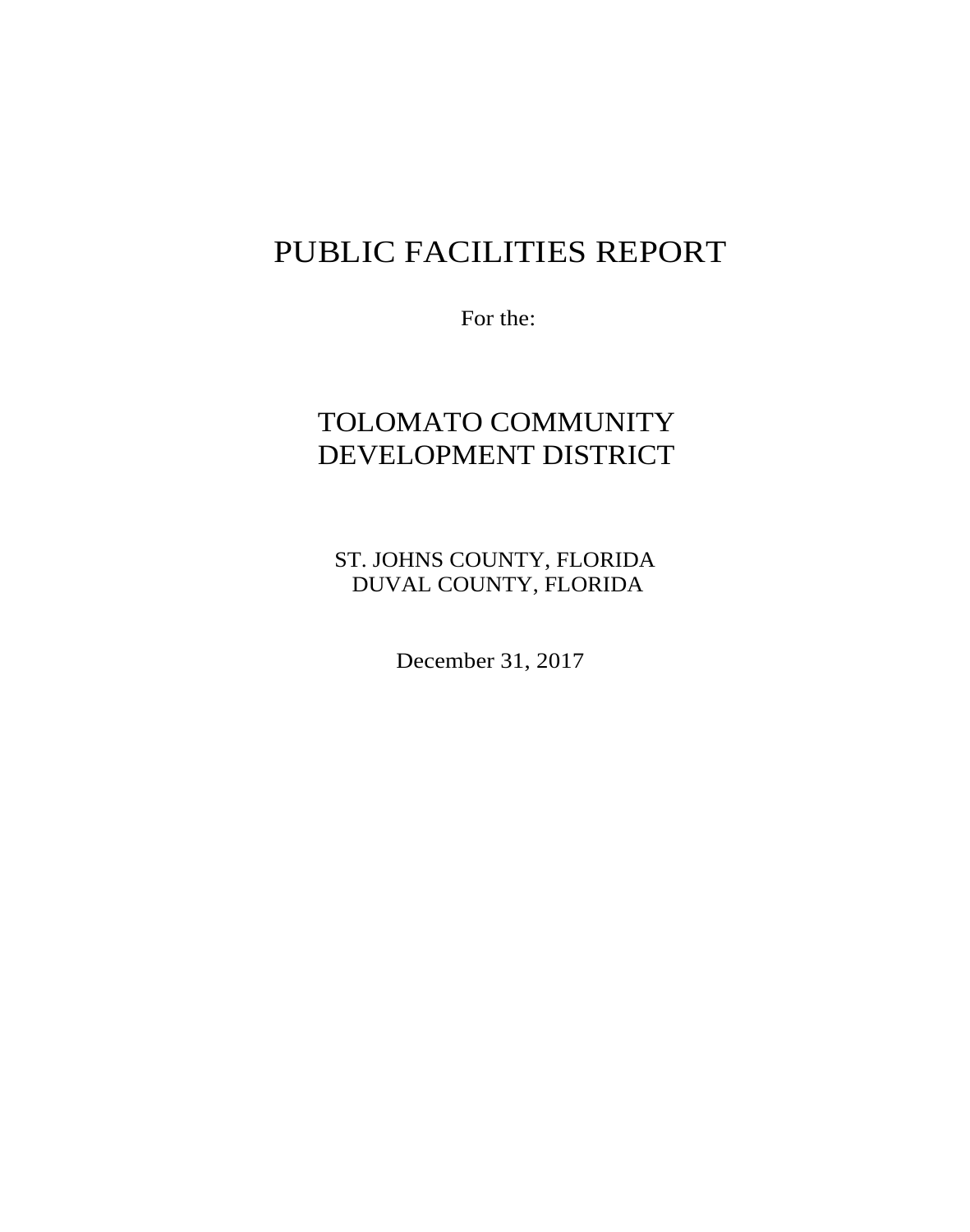|--|--|--|--|

| PURPOSE AND SCOPE                       |   |
|-----------------------------------------|---|
| <b>GENERAL INFORMATION</b>              |   |
| <b>EXISTING PUBLIC FACILITIES</b>       |   |
| <b>Water Facilities</b>                 |   |
| <b>Wastewater Facilities</b>            | 1 |
| <b>Stormwater Management Facilities</b> |   |
| <b>Roadway Facilities</b>               | 2 |
| <b>Recreational Facilities</b>          | 2 |
| <b>CURRENTLY PROPOSED EXPANSIONS</b>    |   |

# LIST OF FIGURES

FIGURE 1 LOCATION MAP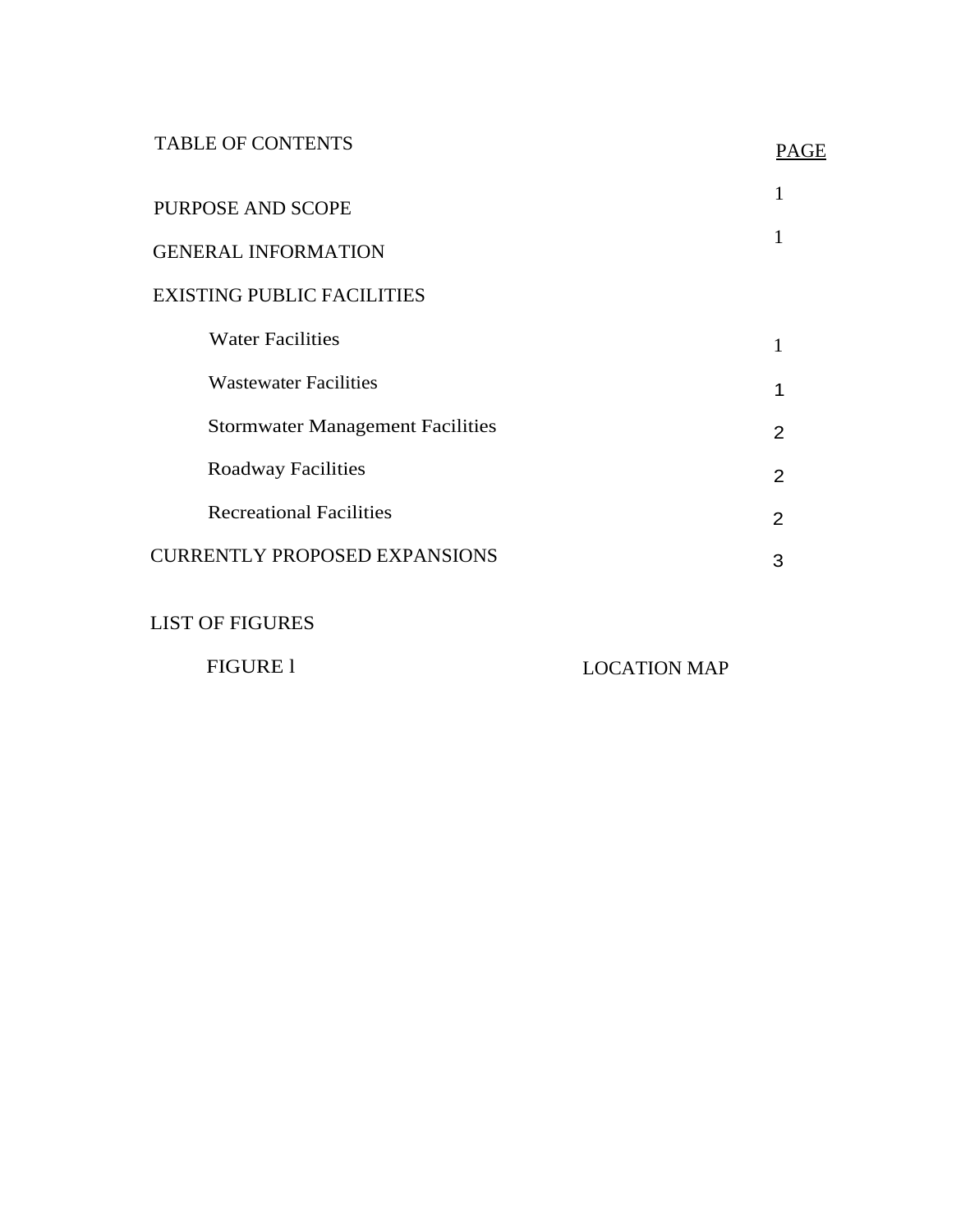#### **PURPOSE AND SCOPE**

This report has been prepared for the Tolomato Community Development District (the District) to comply with the requirements of 189.415, Florida Statutes, regarding the Special District Public Facilities Report. This report provides general descriptions of public facilities owned by the District together with currently proposed facility expansions.

#### **GENERAL INFORMATION**

The Tolomato Community Development District ("District") is comprised of approximately 13,370 acres. Approximately 11,355 acres of the District are located in St. Johns County, Florida. The remaining acres are in Duval County, Florida The site is located on the Duval County/St Johns County line, just west of the Intracoastal Waterway. Land uses established within the boundaries of the District, includes a mix of single family residential, multi-family, office, commercial, recreational and ancillary uses.

The cost of planning, design, acquisition, construction, installation, and equipping of infrastructure improvements was originally funded through the issuance of the following Special Assessment Bonds: Series 2006 (\$91,020,000); Series 2007 (\$167,185,000) and Series 2007A (\$32,885,000). The total of these initial bond issuances is \$291,090,000. Additional funding for infrastructure is provided through St Johns County Road Impact Fees pursuant to County Resolution 2006-477 and County Resolution 2011-174 providing the District rights to Road Impact Fees up to \$113,874,988.

## **PUBLIC FACILITIES**

#### **Water Facilities**

The existing water facilities serving the District are owned and maintained by Jacksonville Electric Authority (JEA).

#### **Wastewater Facilities**

Wastewater collection facilities are also located throughout the District. Generally, there is a network of underground sewer pipes and manholes, which collect the individual household and commercial waste water flows. They then flow through the system by gravity to an intermediate location, known as a master lift station. From the lift stations, the waste water is mechanically lifted through the use of pumps. The discharge ("effluent") from each lift station is then manifolded into a PWD force main.

Like the potable water system, all of the wastewater facilities are owned by JEA.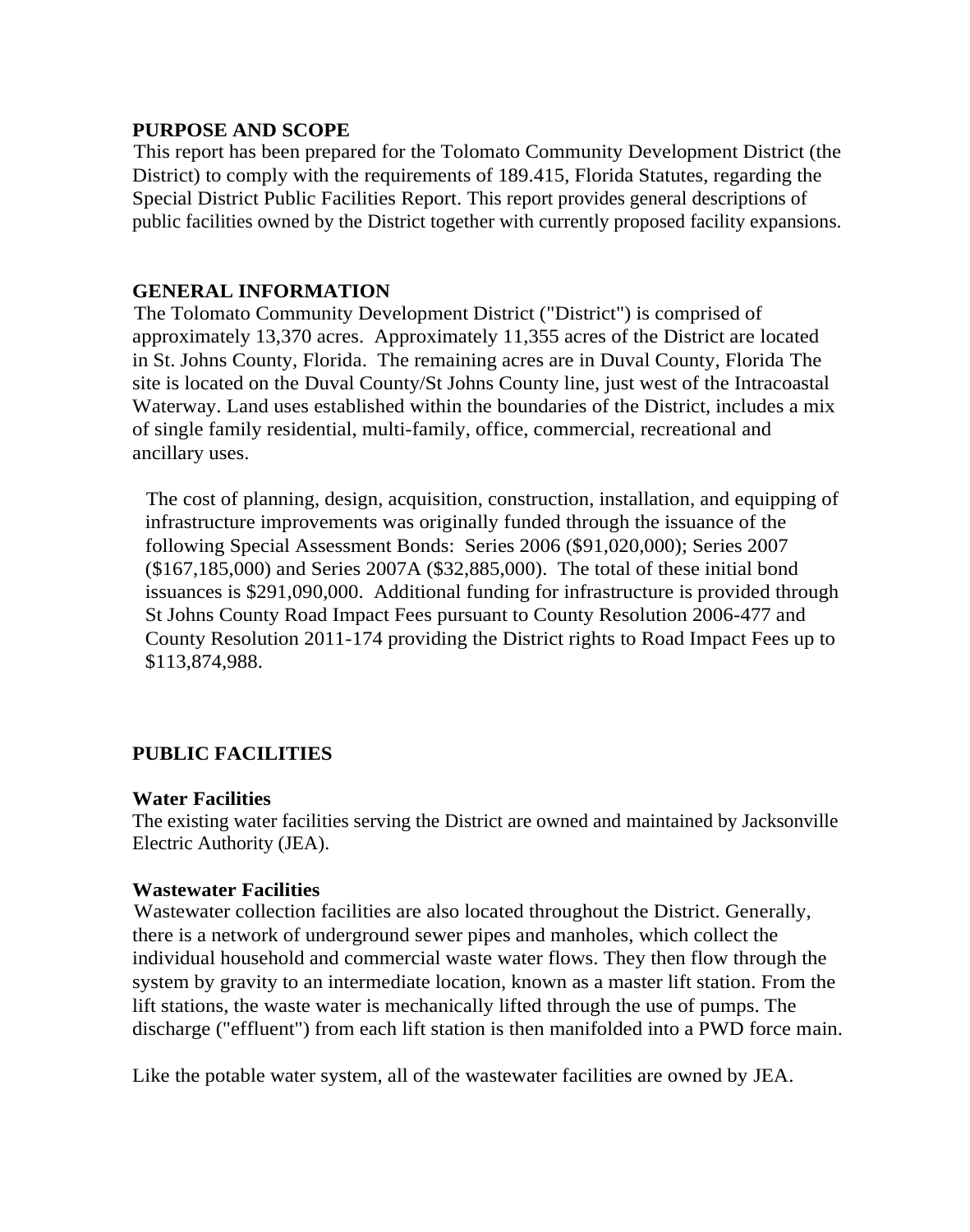#### **Stormwater Management Facilities**

The stormwater management plan for the District focuses on utilizing storm water ponds constructed in the uplands for stormwater treatment in conjunction with the natural occurring wetlands.

The District maintains the stormwater management facilities located within the District. The stormwater management facilities serving the project were designed and constructed to provide full capacity to serve the build out of the project.

As new roadways and communities continue to be developed within the District, stormwater management facilities will be concurrently added to District lands.

#### **Roadway Facilities**

Roadways constructed by the District are generally dedicated to St Johns County or Duval County. Roadways currently owned and maintained by the District include Town Plaza Avenue and Nocatee Village Drive from Crosswater Parkway to Town Plaza Ave.

#### **Landscaping and Irrigation**

The District maintains various Landscaping and Irrigation improvements at the recreation facilities, entry features and along numerous District owned and County owned roadways throughout the District.

The irrigation facilities are fully constructed and can operate at full capacity.

The current demands on the irrigation system vary based on weather and seasonal conditions. During dry weather periods, the system may operate at or near full capacity.

#### **Recreational Facilities**

The District has many active and passive opportunities available to the residents. The majority of the facilities are completed and operational:

> Waterpark Complex – The centerpiece of District amenities is a 75 acre recreational facility with a resort style waterpark. The complex, constructed in 2008, also includes a clubhouse, fitness center, ball fields, dog park, concessions, and entry pavilion. The ball fields and dog park have been dedicated to St Johns County, while the remaining facilities remain owned and maintained by the District.

The second phase of the waterpark, completed in 2010, expanded resident options within the 75 acre complex with the addition of a competition pool and two family pools.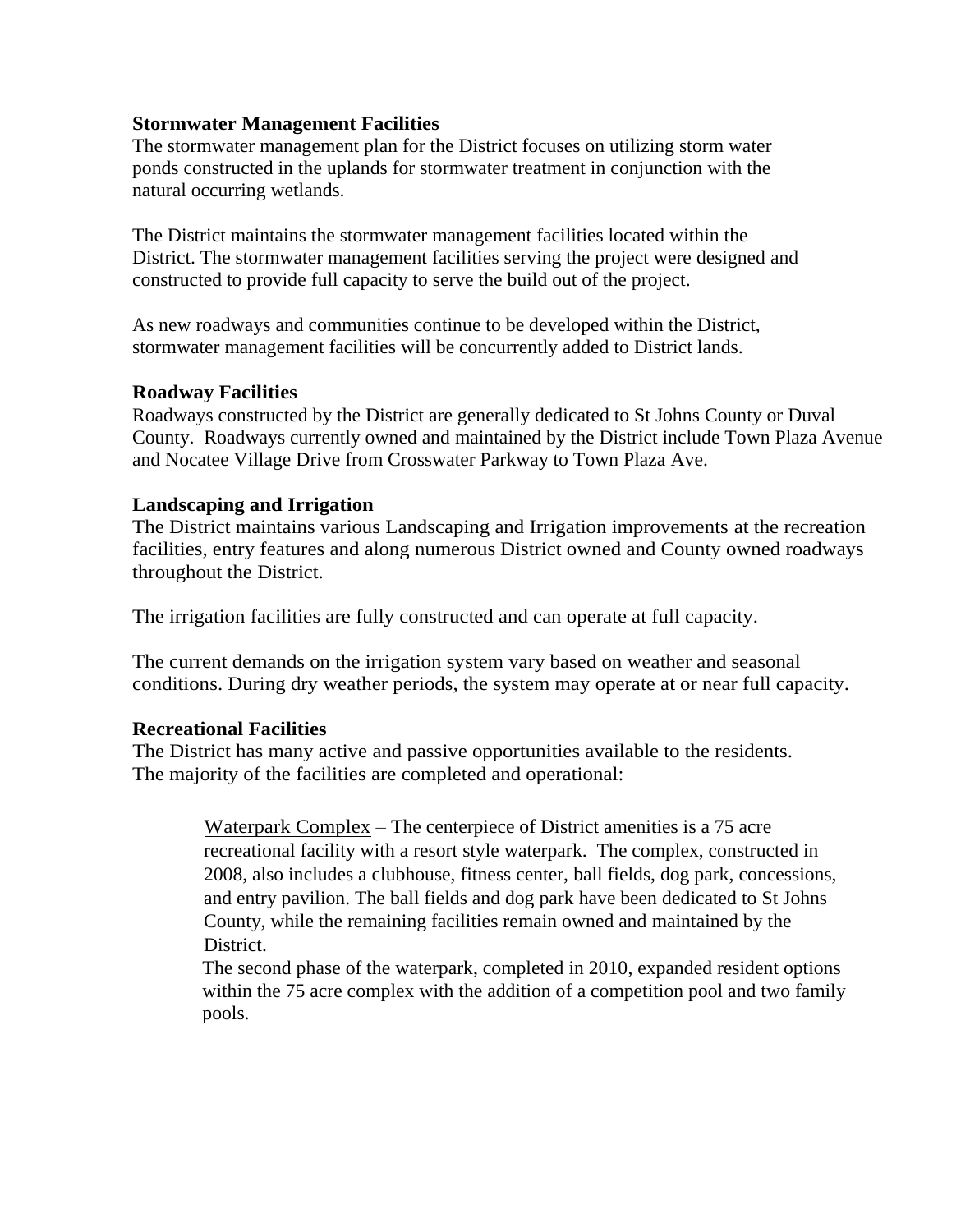Neighborhood Parks – Several District amenities, available to all residents, are located within specific Nocatee communities.

*Greenleaf Park* includes a pavilion, dog park, playground, and activity field opened in 2017.

*Cypress Park*, consisting of a community pool, dog park, and recreation field, opened in 2016.

*Twenty Mile Park*, hosting a community pool, dog park, and recreation field opened in 2017.

*Twenty Mile Post*, a park consisting of a pavilion, dog park, playground, and activity field, opened in 2017.

Passive Parks and Greenway Trails – A key part of the District's 5,000 acres of interconnected parks, wetland preserves and wildlife corridors, the Greenway Trails offer miles of biking, jogging, fitness and nature trails. Placed in land permanently set aside for preservation, the Greenway Trails provide easy access to shopping and amenities by a system of trails through the area's natural environment. In addition to natural paths, the trail network includes paved electric-vehicle approved paths. The District also offers numerous passive parks located throughout the community.

The current demands on the recreation facilities vary based on the day-to-day use, weather, holidays, etc. During special events, certain facilities may operate near or at full capacity.

## **CURRENTLY PROPOSED EXPANSIONS**

Amenities – Expansion of the 75 acre centralized amenity will include a four story Spray Park where visitors play with the water, not just in the water. The expansion will also include an event field, concessions, and large deck will also be added. Construction is expected to be completed by summer 2018. Additional recreation and amenities may be added throughout the District as the population increases.

Roadways – Roadway additions will include Crosswater Extension, Pine Island Road, Snowden Parkway, Preserve Southern Access Road and additions to Town Center Roads. Each addition will add expansions to the stormwater management system.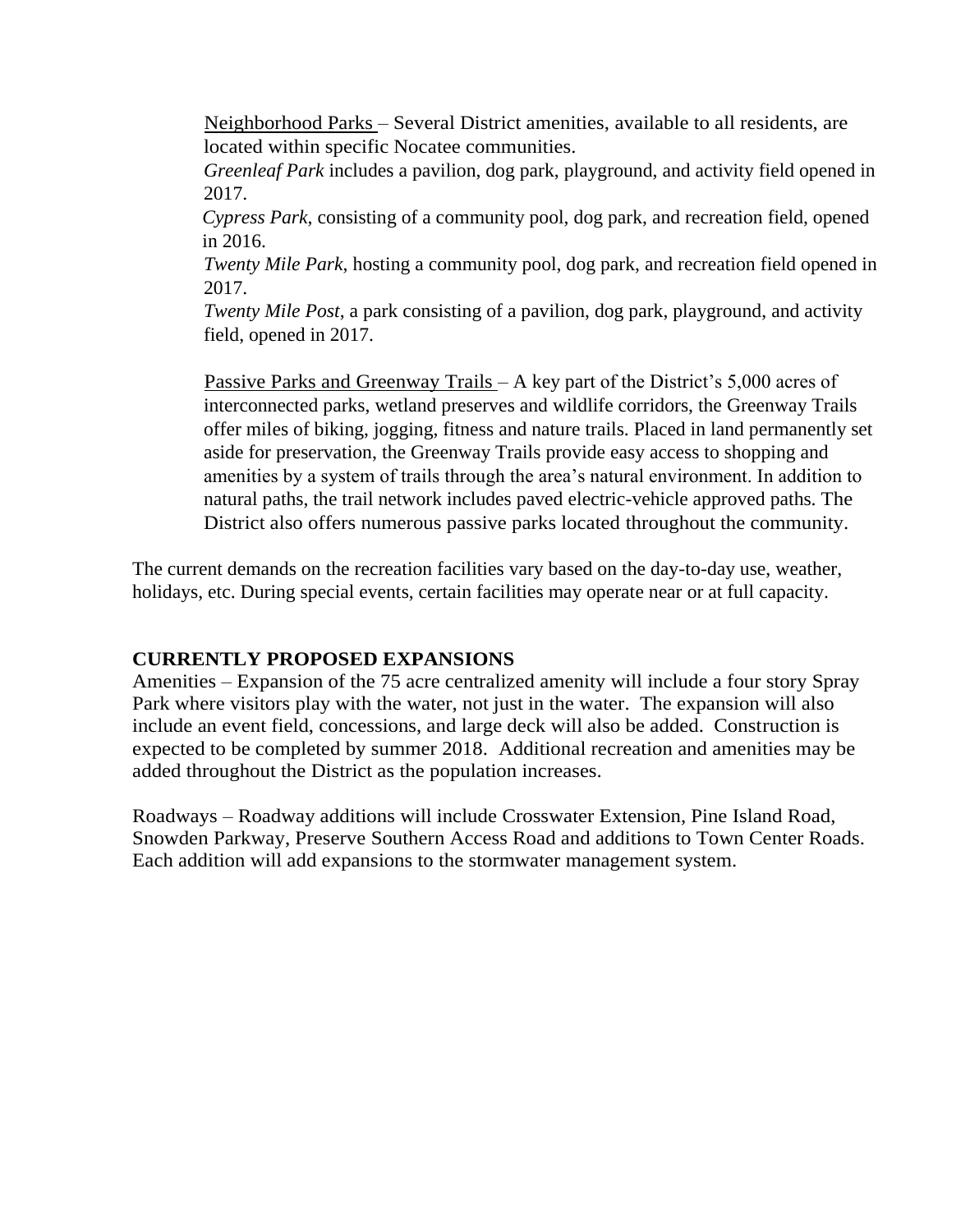**Tolomato CDD Area Location Map**